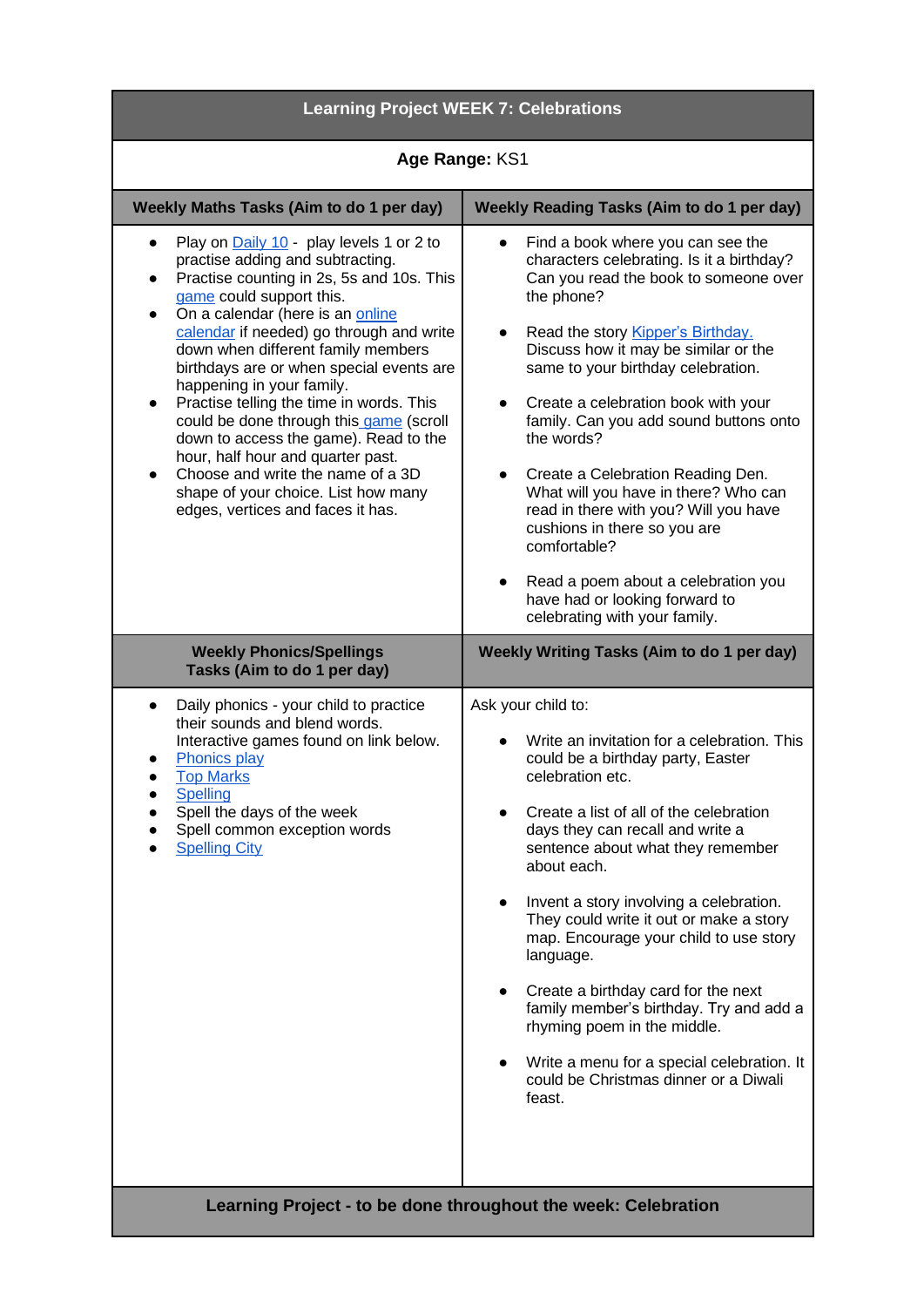**This project this week aims to provide opportunities for your child to learn more about celebrations. Learning may focus and different types of celebrations that take place and who may celebrate them. It could look at how people celebrate different events differently in other parts of the world.** 

## **What does celebration mean to you ?**

[Watch](https://www.bbc.co.uk/cbeebies/shows/lets-celebrate) with your child. Make an A-Z list of celebrations around the world. How many can they find? What have they celebrated this year with their friends and family? Can they remember celebrating their birthday? How did they celebrate their birthday? Could they draw a picture of their special celebration? Can they interview a family member about their favourite celebration? What did they do? Who can they remember?

**Create a celebration card for a family member**. - What will they put on the front? Will it be pictures or will they write a birthday poem? Can they use different materials to design their celebration card?

**Bake a cake:** Weigh out the ingredients and bake a cake for a celebration. Can they write the instructions and send them to a friend? Can they tweet their school with a photo of their cake and instructions?

**Design a celebration party:** Ask your child to choose a celebration. Who would they invite? Get them to make a list of things they will need? (banners, balloons etc...) Would they have to have a dress code? Can they design a celebration invite? On a piece of paper can they think about the colours and pictures they may have.

## **Months:**

Can your child name the months in order? What do they notice about them? (Look at the letters at the beginning of the month.) Can they think of a celebration for each month they may have with their family? Find out when it's people's birthdays or anniversaries. Which month has the most celebrations?

**Seasons:** Ask your child how many seasons we have? Can they name them?

[Watch 1](https://www.youtube.com/watch?v=VYpGBtR8Lbs) [Watch 2](https://www.youtube.com/watch?v=8ZjpI6fgYSY) Ask them to look outside their window and see if they can name the season we are in at the moment. What can they see? Can they see any flowers? Or new buds? Can they draw a picture of what they can see using different materials?

**Calendar:** Collect some materials to create a Seasons Calendar. Think about the design and what they will need.

**Spring is in the air:** Spring is around us: Can they look around the house to see what they can use to make a crafty spring project.

## **Celebrations across the four season:**

Think about all of the celebrations we have around the world. Can they name them and place them into the correct seasons?

**Autumn:** Diwali, Bonfire Night, Harvest Festival , Hanukkah **Winter:** Christmas, New Year **Spring:** Holi, Easter, Mother's day **Summer:** Father's day, EID, Vesak

**Create a card for each of these celebrations.** How will their designs be different? Are there particular colours they can use? Could they make a pop up card? Could they make a card using no pen and only fabric?

**Think about Easter celebrations:** What do we do at Easter time? Could they make an Easter card for a friend at school?

Have they ever taken part in an 'Egg and Spoon Race?' Find four friends or family members to take part. (The rule is to balance an egg or similarly shaped item upon a spoon and race with it to the finishing line) You can decide on the prize: it could be an Easter Egg or a day of wearing PJs all day!

**Traditional celebration:** Talk to an adult and ask about any traditional celebrations you may have



SPRING

SUMMER